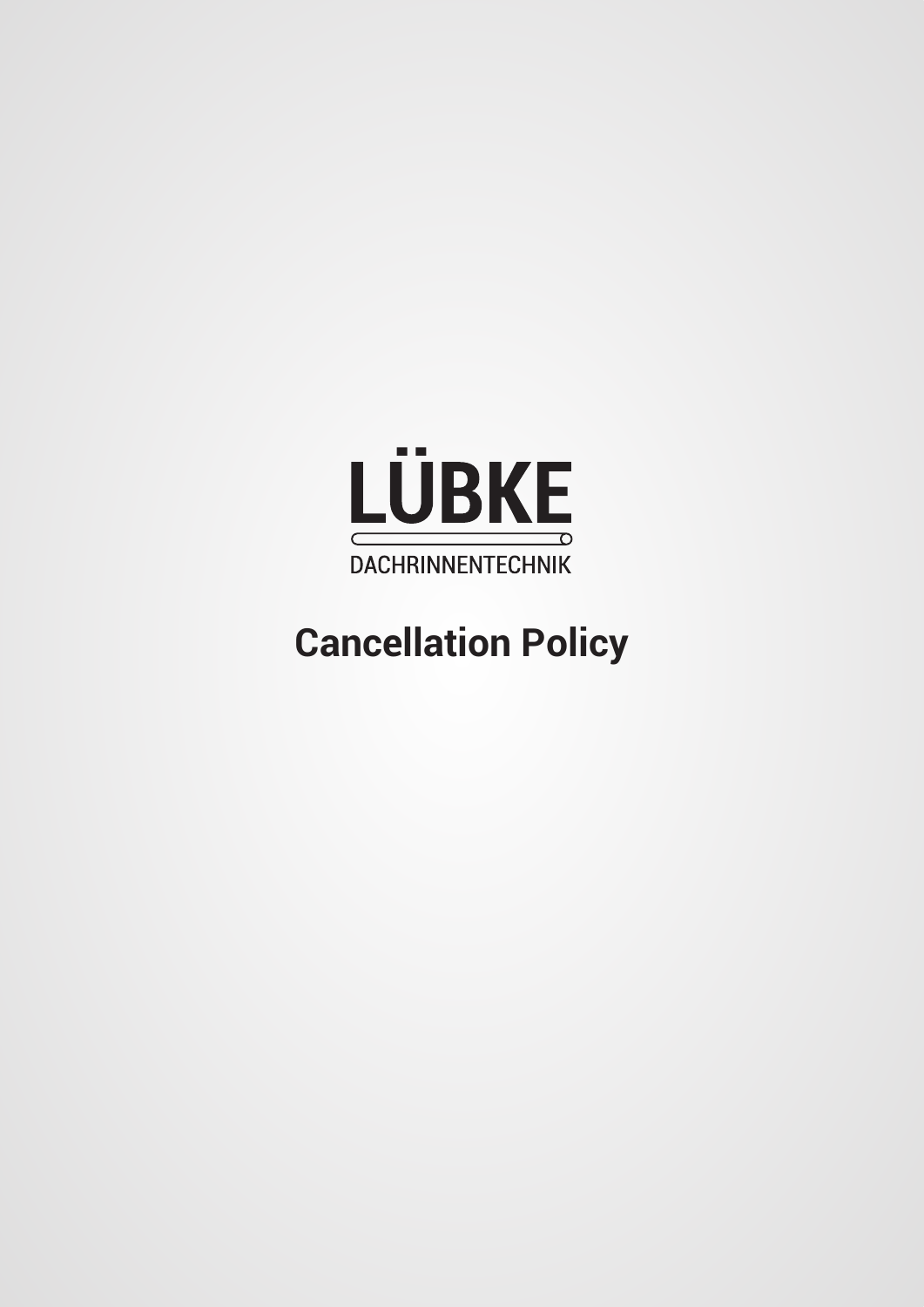#### **Cancellation Policy & Cancellation Form:**

Consumers are entitled to a right of revocation according to the following provisions, whereby a consumer is any natural person who concludes a legal transaction for purposes that can predominantly be attributed neither to his commercial nor to his independent professional activity:

## A. Cancellation Policy:

## Right of withdrawal

You have the right to revoke this contract within fourteen days without giving any reason. The revocation period is fourteen days from the day on which you, or a third party named by you, who is not the carrier, have taken or has taken possession of the last goods.

To exercise your right of withdrawal, you must inform us (Lübke Dachrinnentechnik, Hachener Str. 56, 59846 Sundern, Germany, Tel.: 02935-6199590, e-mail: info@luebkedachrinnentechnik.com) by means of a clear declaration (e.g. a letter or e-mail sent by post) of your decision to withdraw from this contract. You can use the attached sample withdrawal form for this purpose, which is, however, not mandatory.

To comply with the withdrawal period, it is sufficient that you send the notice of exercise of the right of withdrawal before the expiry of the withdrawal period.

#### **Consequences of the revocation**

If you revoke this contract, we shall reimburse you all payments we have received from you, except for the delivery costs/shipping costs (with the exception of additional costs resulting from the fact that you have chosen a type of delivery other than the cheapest standard delivery offered by us), without undue delay and at the latest within fourteen days from the day on which we received the notification of your revocation of this contract. For this repayment, we will use the same means of payment that you used for the original transaction, unless expressly agreed otherwise with you; in no case will you be charged any fees because of this repayment. We may refuse repayment until we have received the goods back or until you have provided proof that you have returned the goods, whichever is the earlier.

You must return or hand over the goods to us without undue delay and in any case no later than within fourteen days from the day on which you notify us of the revocation of this contract. The deadline is met if you send the goods before the expiry of the period of fourteen days.

You shall bear the direct costs of returning the goods.

You will only have to pay for any loss in value of the goods if this loss in value is due to handling of the goods that is not necessary for testing the condition, properties and functioning of the goods.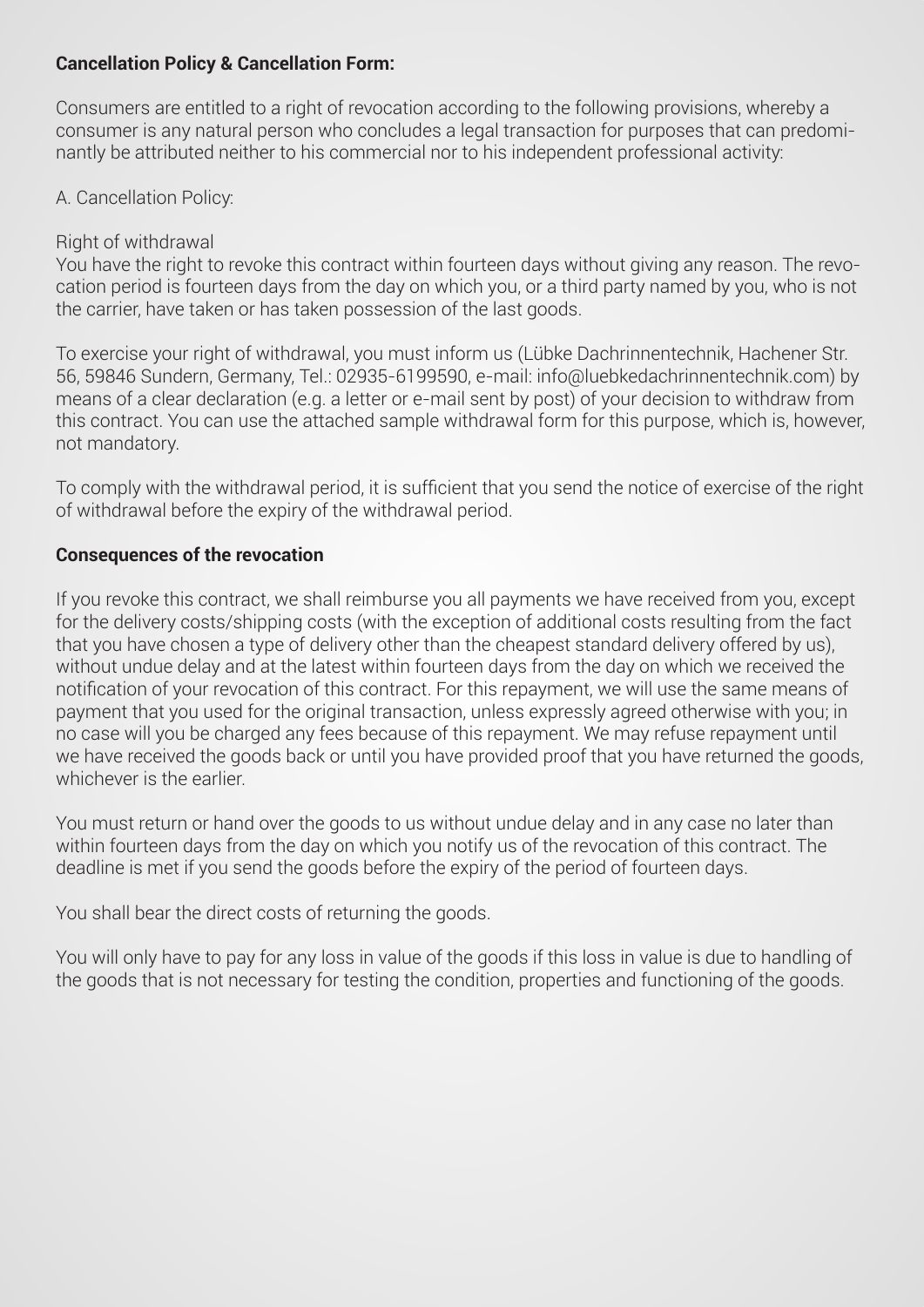#### **General notes**

1) Please avoid damage and contamination of the goods. Please return the goods to us in the original packaging with all accessories and with all packaging components. If necessary, use a protective outer packaging. If you no longer have the original packaging, please provide adequate protection against transport damage with suitable packaging.

2) Please do not return the goods to us freight collect.

3) Please note that the aforementioned items 1-2 are not a prerequisite for the effective exercise of the right of withdrawal.

#### **Status November 2020**